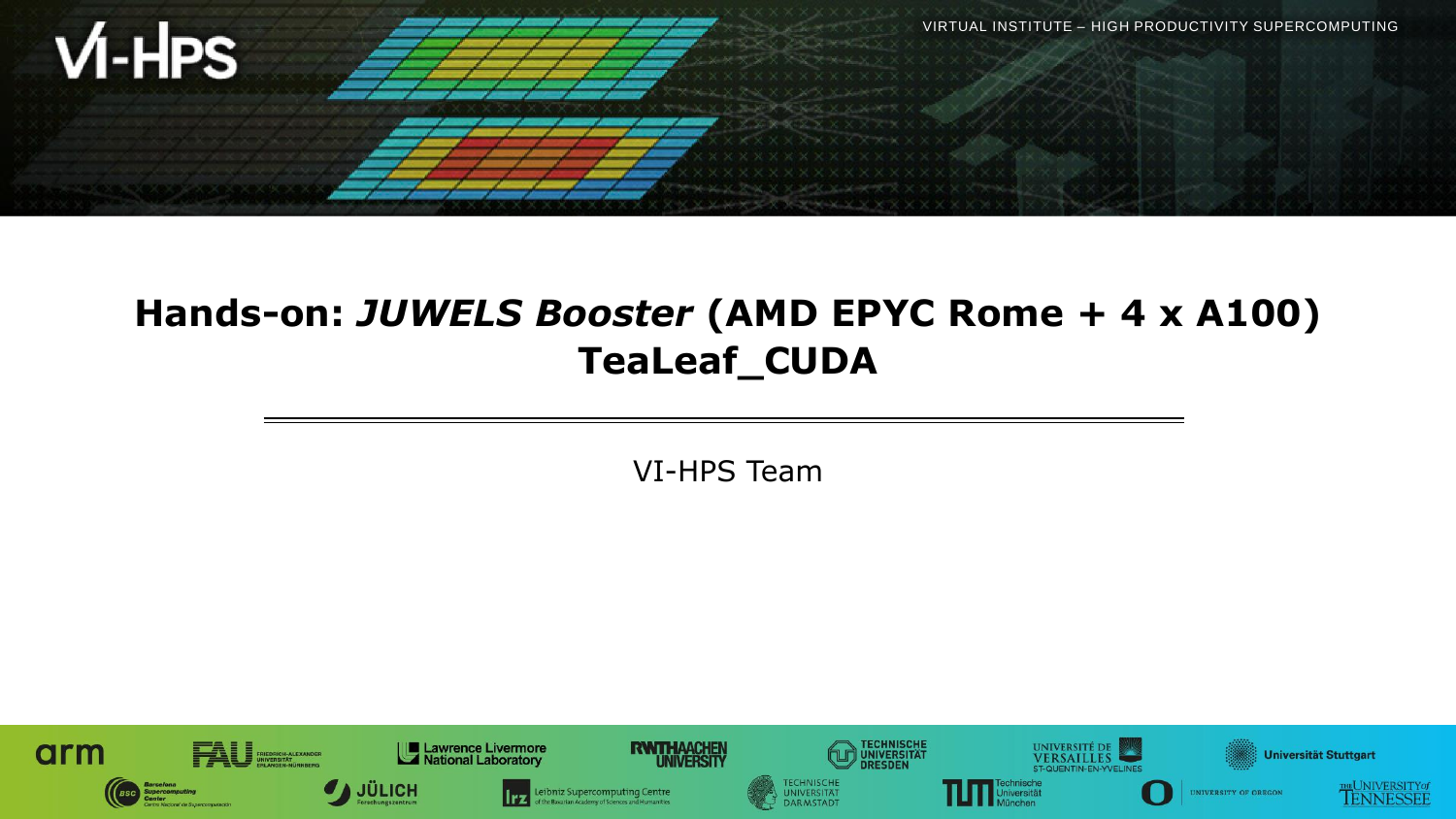# **Tutorial exercise objectives**

- Familiarise with usage of VI-HPS tools
	- complementary tools' capabilities & interoperability
- Prepare to apply tools productively to *your* applications(s)
- Exercise is based on a small portable benchmark code
	- unlikely to have significant optimisation opportunities
- Optional (recommended) exercise extensions
	- analyse performance of alternative configurations
	- investigate effectiveness of system-specific compiler/MPI optimisations and/or placement/binding/affinity capabilities
	- investigate scalability and analyse scalability limiters
	- compare performance on different HPC platforms

…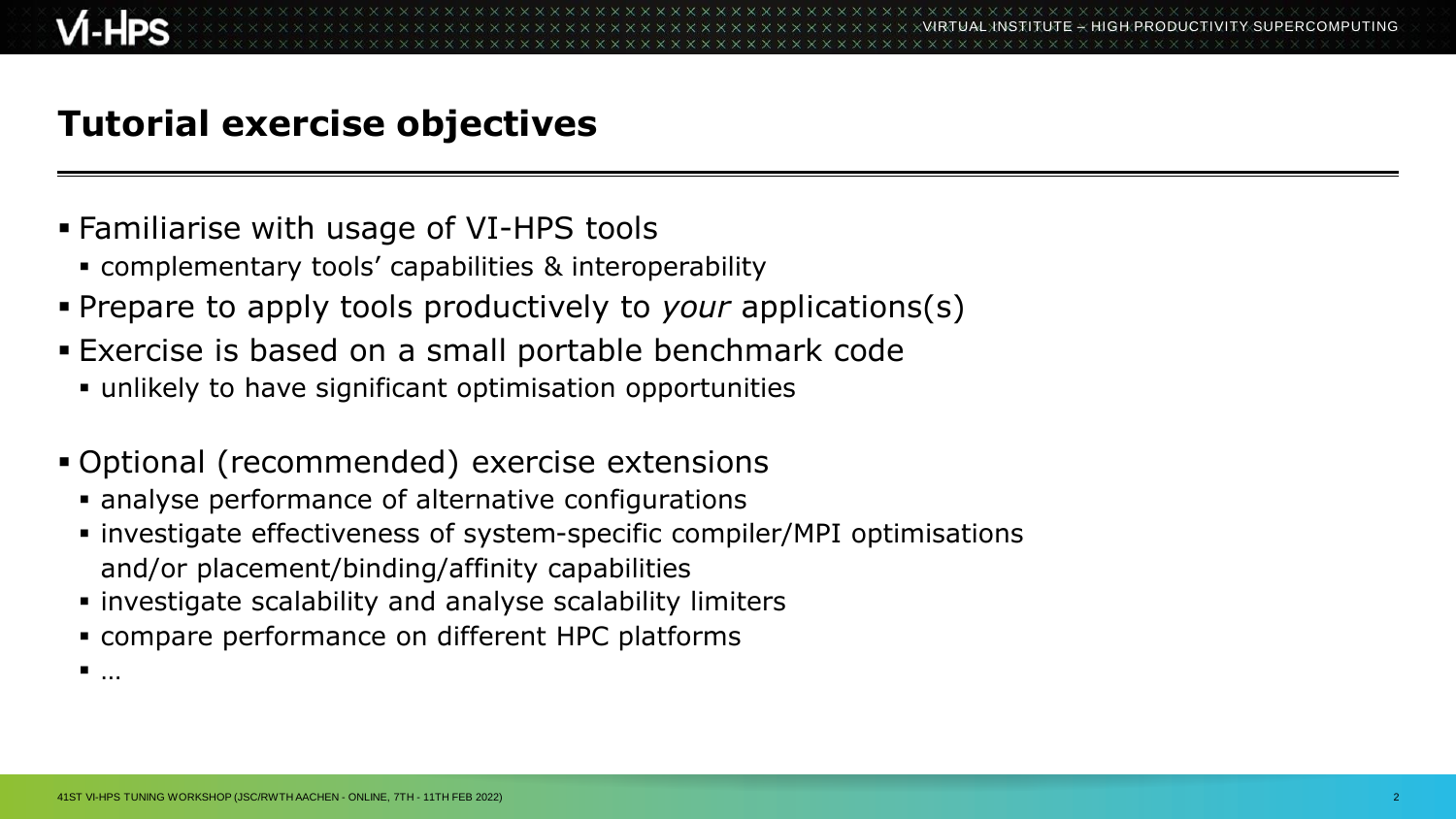## **Setup for exercises**

- Connect to your training account on JUWELS Booster (with X11-forwarding)
	- % **ssh –X <yourid>@juwels-booster.fz-juelich.de**
- Set account and default environment (NVHPC + ParaStationMPI) via helper script
	- % **source \$PROJECT\_training2123/setup.sh**
- Copy tutorial sources to your WORK directory

```
% cd $SCRATCH_training2123/$USER
% tar zxvf $PROJECT_training2123/examples/tea_leaf.tar.gz
% cd TeaLeaf_CUDA
```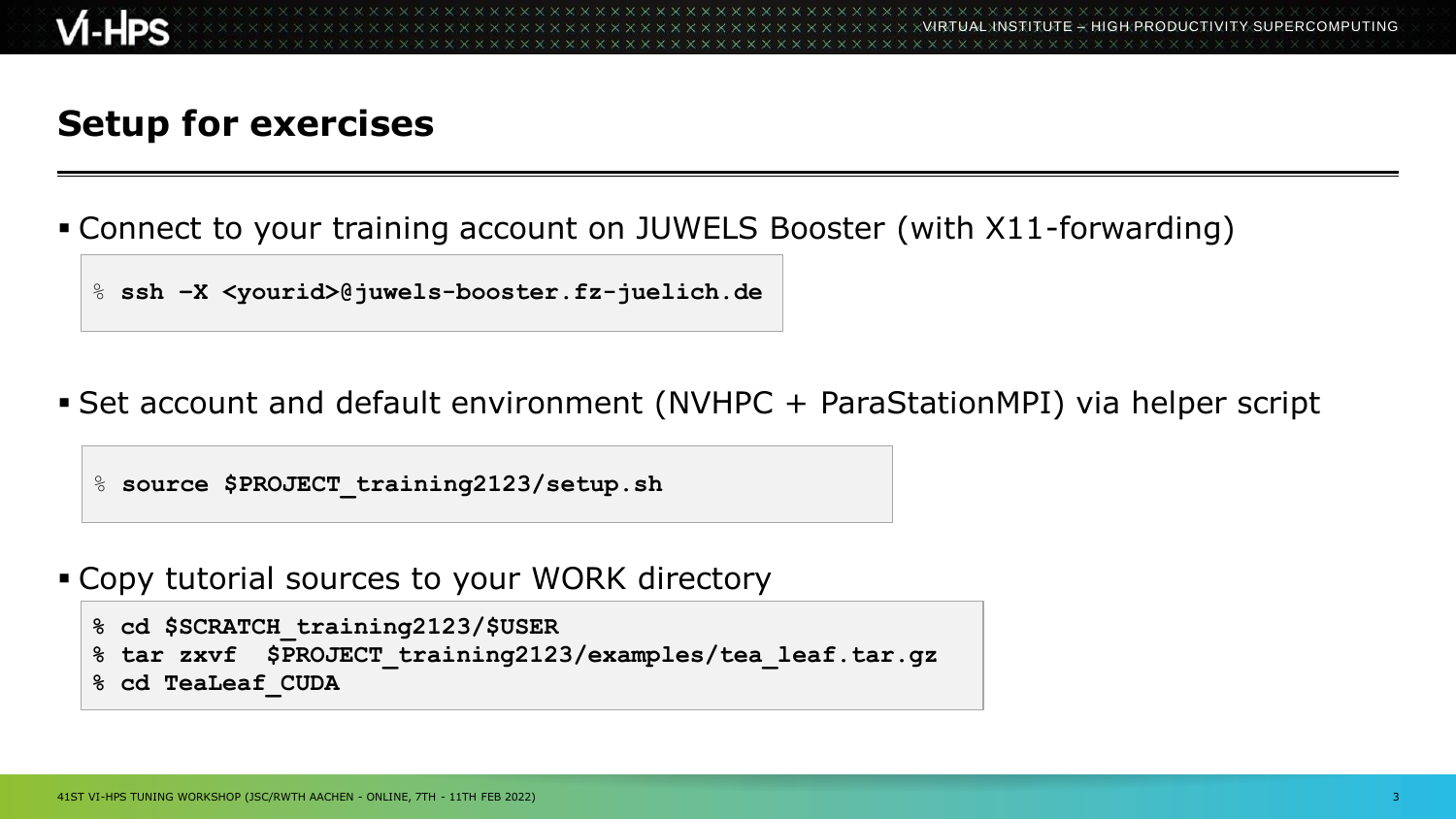# **Case study: TeaLeaf\_CUDA**

- HPC mini-app developed by the UK Mini-App Consortium
	- Solves the linear 2D heat conduction equation on a spatially decomposed regular grid using a 5 point stencil with implicit solvers
	- Part of the Mantevo 3.0 suite
	- Available on GitHub: https://uk-mac.github.io/TeaLeaf/
- CUDA-enabled MPI version written in Fortran90, run using default testcase
	- Optional OpenMP (only used during initialization): vary the number of threads for each MPI process
	- Run with 4 MPI tasks-per-node so that each has a dedicated GPU
	- Run on 1 or more nodes to see its strong scaling performance: 2 is sufficient for exercise
	- Experiment with different MPI libraries, compilers & compiler optimisations
	- Experiment with different bindings/affinities of MPI processes and OpenMP threads
	- Experiment with different solvers (and other testcases)
- Provided version of Makefile and sources customized for this tutorial
	- builds **tea\_leaf** executable in separate directory when using instrumentation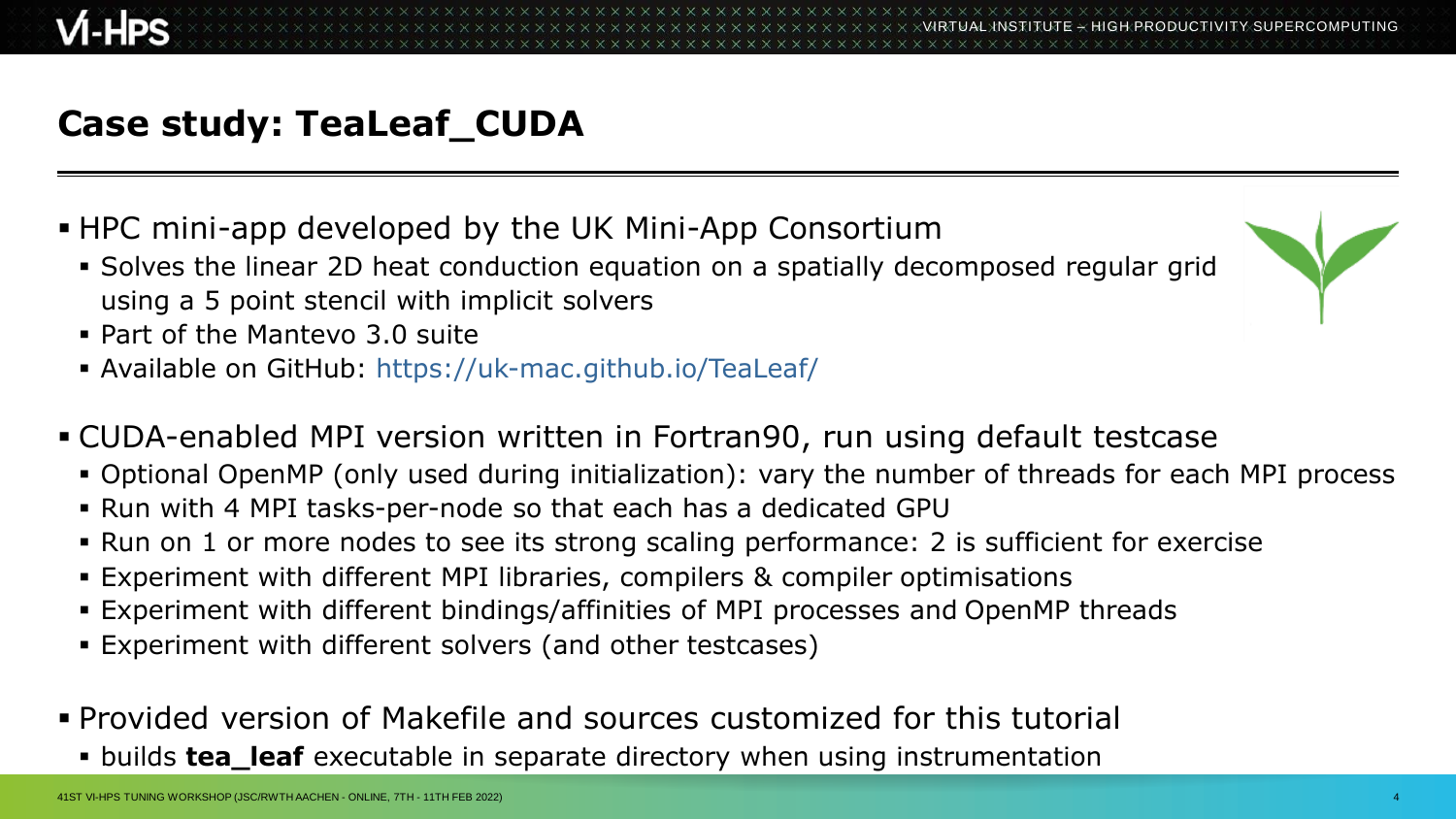#### **TeaLeaf\_CUDA source directory**

% **ls**

Benchmarks/ set field kernels cuda.cu Makefile **Makefile** generate chunk kernel cuda.cu start.f90 README.md qlobal mpi.f90 tea.f90 build field.f90 host reductions kernel cuda.cu tea.in calc dt.f90 init cuda.cu tea leaf.f90 **config/** tea leaf cg.f90 tea leaf cg.f90 cuda common.hpp initialise chunk.f90 tea leaf cheby.f90 cuda errors.cu initialise chunk kernel cuda.cu tea leaf common.f90 cuda\_strings.cu **jobscripts/** tea\_leaf\_kernel\_cuda.cu cuda strings.hpp  $k$ ernel files/ tea leaf ppcg.f90 data.f90 makefile.deps tea solve.f90 definitions.f90 pack kernel cuda.cu timer.f90 diffuse.f90 parse.f90 barse.f90 timer c.c field summary.f90 read input.f90 timestep.f90 field summary kernel cuda.cu report.f90 versus wedate halo.f90 ftocmacros.h set field.f90 update halo kernel cuda.cu

#### 25 Fortran90 modules, 1 C module, 10 CUDA modules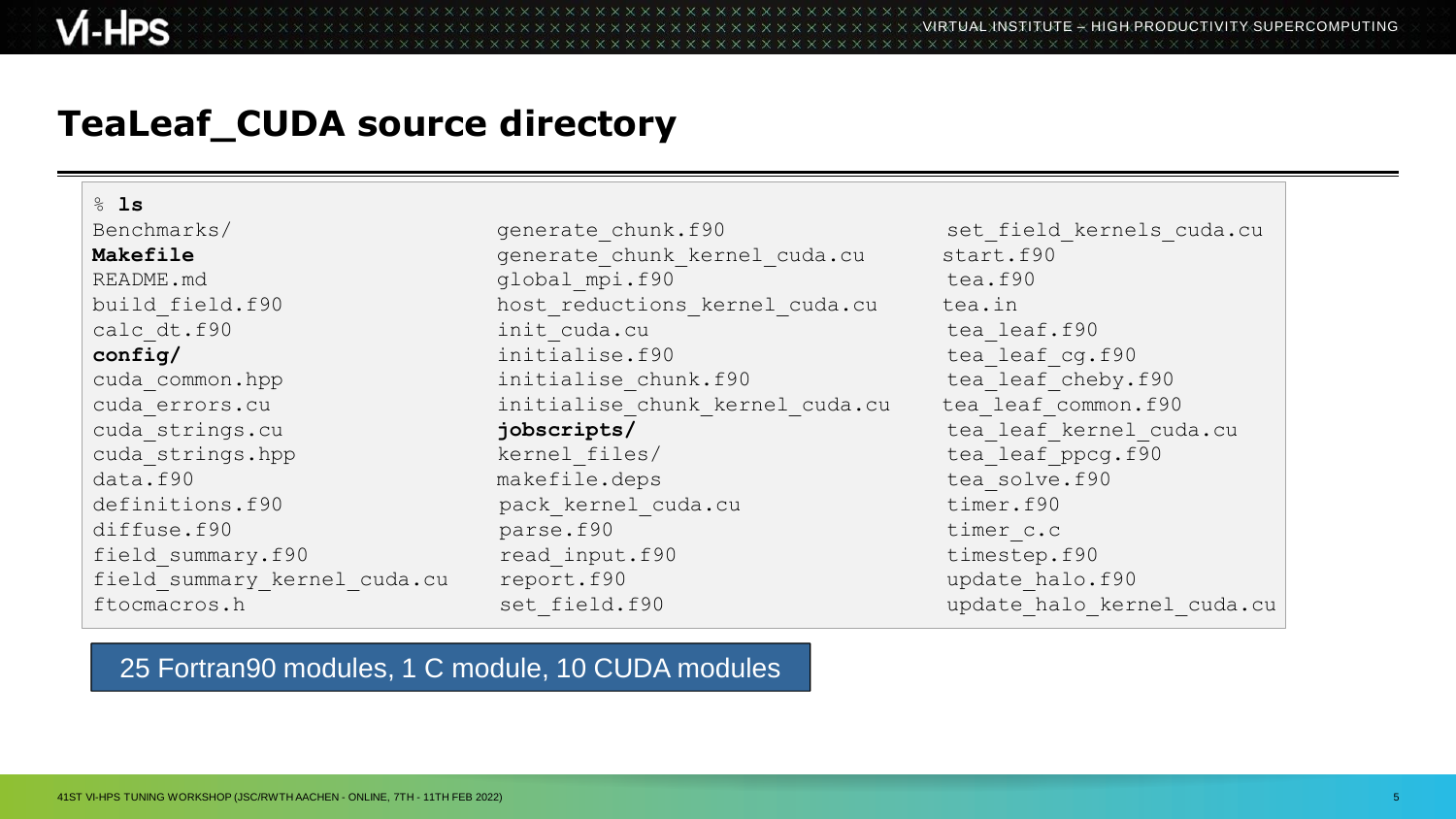#### **TeaLeaf\_CUDA: Makefile**

```
#Crown Copyright 2014 AWE
#
# This file is part of TeaLeaf.
#
 TeaLeaf is free software...
#
 Agnostic, platform independent Makefile for the TeaLeaf benchmark code.
 It is not meant to be clever in any way, just a simple build script.
#
# this works as well:-
#
# make COMPILER=GNU [OPENMP=1]
#
...
#PREP="scorep --cuda"
MPI_COMPILER=$(PREP) mpifort
C_MPI_COMPILER=$(PREP) mpicc
# No preposition for CXX MPI COMPILER!
CXX MPI COMPILER=mpic++
NVC\overline{C}=\xi(\overline{P}RED) nvcc -ccbin \xi (CXX MPI COMPILER)
...
                                                                                  Specify the suite of compilers
                                                                                  (and optionally OpenMP)
                                                                                  No instrumentation by default
```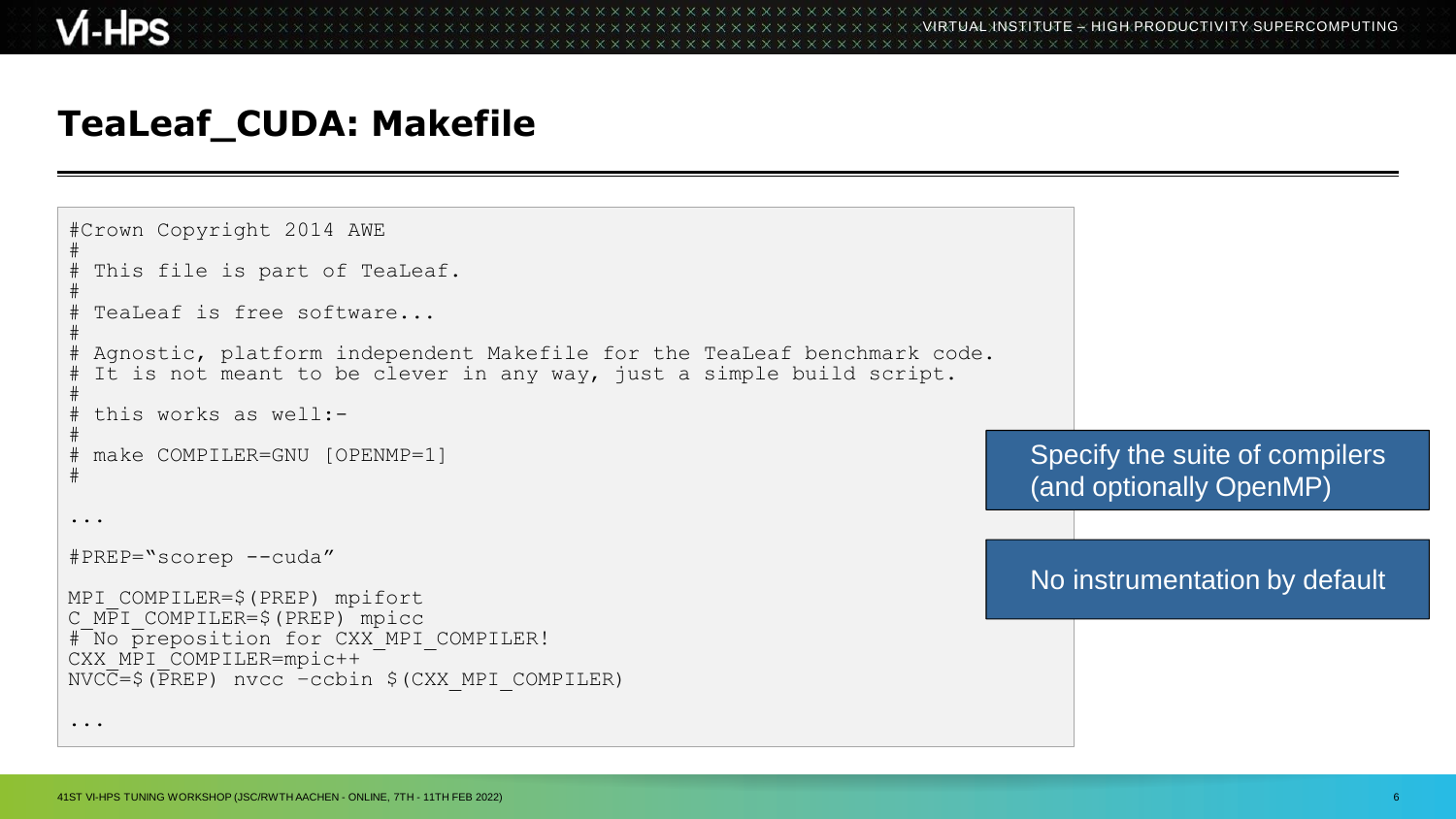## **Building tea\_leaf**

```
% make COMPILER=PGI
mpif90 -fastsse -gopt -Mipa=fast -g -c data.f90 -o data.o
\lceil ... \rceilmpif90 -fastsse -gopt -Mipa=fast -g -c tea leaf.f90 -o tea leaf.o
mpif90 -fastsse -gopt -Mipa=fast -g -c diffuse.f90 -o diffuse.o
mpicc -fastsse -gopt -Mipa=fast -c -g -c timer c.c -o timer c.o
nvcc -ccbin mpicxx -std=c++14 -I/p/software/juwelsbooster/stages/2022/software/CUDA/11.5/include
 -gencode arch=compute 80,code=sm 80 -restrict -Xcompiler "-fastsse -gopt -Mipa=fast
 -c -g" -DNO_ERR_CHK -O3 -c cuda_errors.cu -o cuda_errors.o
[ ... ]
mpif90 -fastsse -gopt -Mipa=fast -g
 data.o definitions.o global mpi.o tea.o report.o timer.o parse.o read input.o initialise chunk.o \
 build field.o update halo.o start.o generate chunk.o initialise.o field summary.o calc dt.o \
 timestep.o set field.o tea leaf common.o tea_leaf_cg.o tea_leaf_cheby.o tea_leaf_ppcg.o \
 tea leaf jacobi.o tea solve.o tea leaf.o diffuse.o \
 timer_c.o \
 cuda errors.o cuda strings.o field summary kernel cuda.o generate chunk kernel cuda.o init cuda.o \
 initialise chunk kernel cuda.o pack kernel cuda.o set field kernel cuda.o tea leaf kernel cuda.o \
 update halo kernel cuda.o \
 -L/p/software/juwelsbooster/stages/2022/software/CUDA/11.5/lib64 \
 -lstdc++ -lcudart \
 -o bin/tea_leaf
```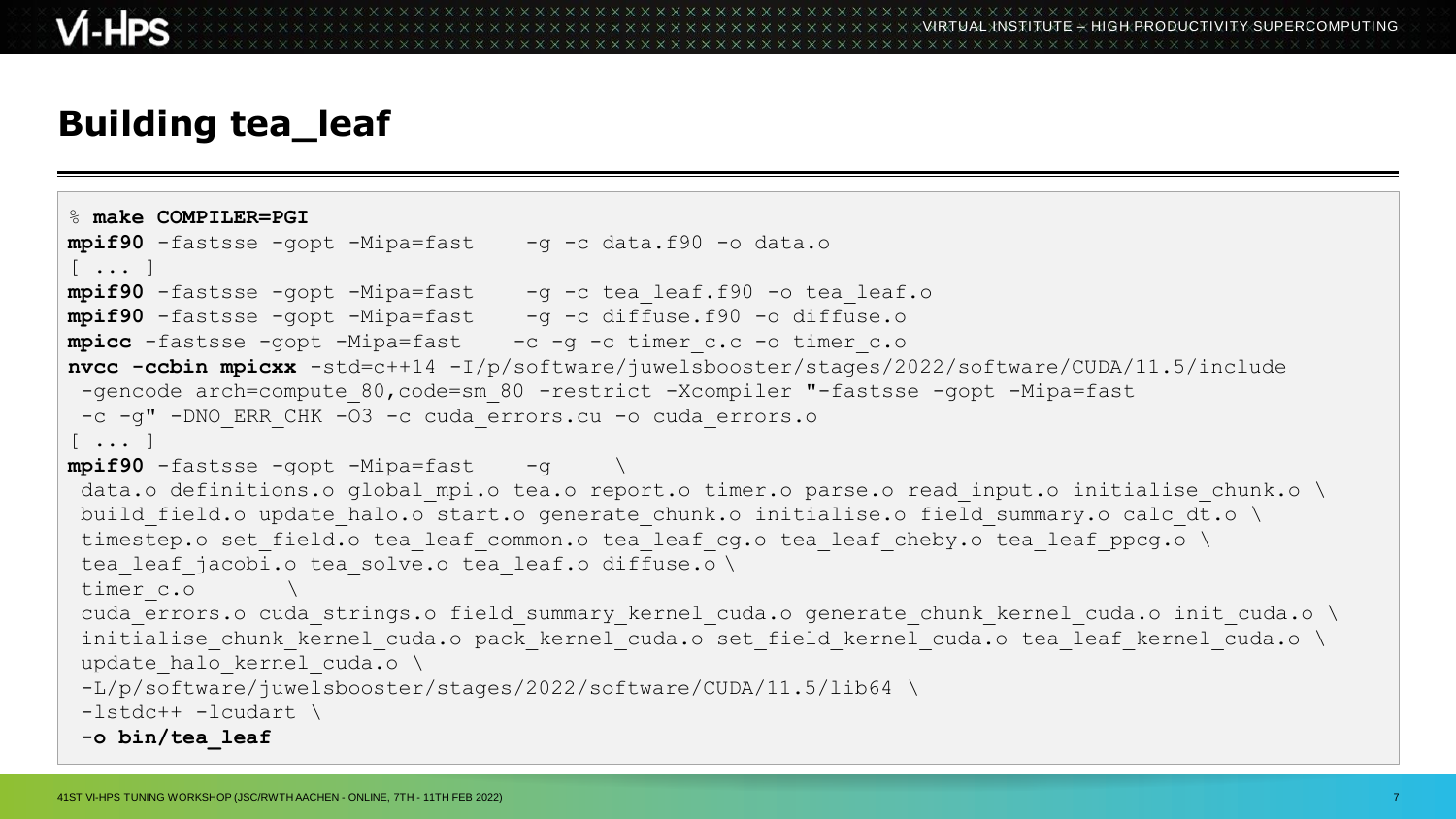## **TeaLeaf\_CUDA jobscript for reference execution**

% **cd bin** % **cp ../jobscripts/juwelsbooster/run.sbatch .** % **cat run.sbatch** #!/bin/bash #SBATCH --job-name=TeaLeaf # Job name #SBATCH --partition=develbooster # Job partition #SBATCH --nodes=2 # Total number of nodes requested #SBATCH --gres=gpu:4 # Number of GPUs per node #SBATCH --ntasks-per-node=4 # Number of MPI tasks per node (one per GPU) #SBATCH --time=00:05:00 # Max. wall-clock time (hh:mm:ss) #SBATCH --account=training2123 # Project account to be charged #SBATCH --output=%x.%j.out # Output files #SBATCH --error=%x.%j.out srun ./tea\_leaf **% sbatch run.sbatch**

#### Copy jobscript and check/modify its contents

**then submit**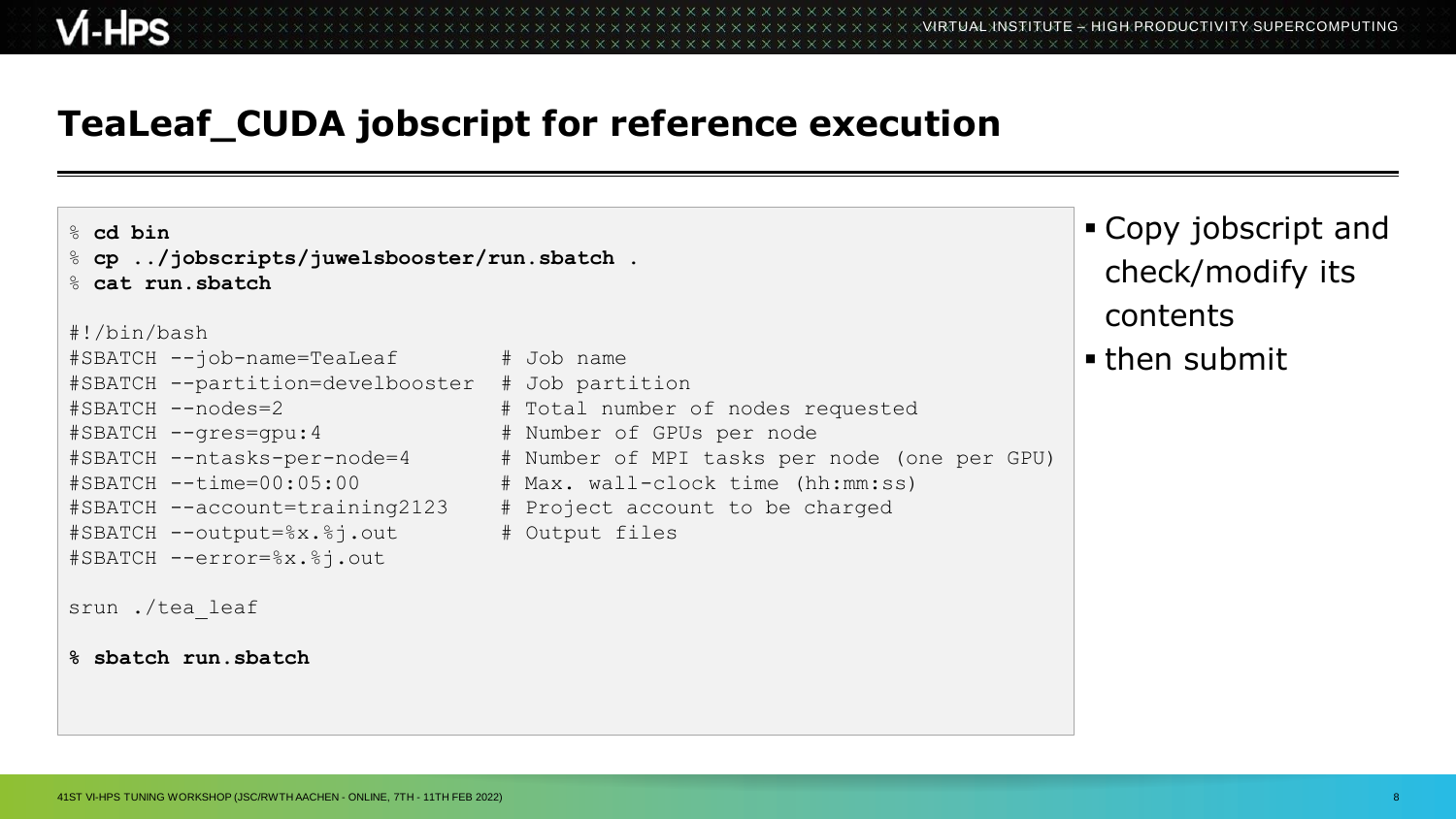#### **TeaLeaf\_CUDA Reference Execution**

% **cat TeaLeaf***.<job\_id>.out* Tea Version 1.400 MPI Version Task Count. 8 Output file tea.out opened. All output will go there. CUDA in rank 1 using NVIDIA A100-SXM4-40GB (0:68:0) CUDA in rank 3 using NVIDIA A100-SXM4-40GB (0:196:0) CUDA in rank 2 using NVIDIA A100-SXM4-40GB (0:132:0) CUDA in rank 0 using NVIDIA A100-SXM4-40GB (0:3:0) Solver to use: PPCG Preconditioner to use: None CUDA in rank 5 using NVIDIA A100-SXM4-40GB (0:68:0) Step 1 time 0.0000000 timestep 4.00E-03 CUDA in rank 7 using NVIDIA A100-SXM4-40GB (0:196:0) CUDA in rank 6 using NVIDIA A100-SXM4-40GB (0:132:0) CUDA in rank 4 using NVIDIA A100-SXM4-40GB (0:3:0) [...] This test is considered PASSED First step overhead -0.3670756816864014 Wall clock 33.43737912178040

 Verify the reported execution configuration and that the test execution passed

Hint: save the benchmark output (or note the run time) to be able to refer to it later